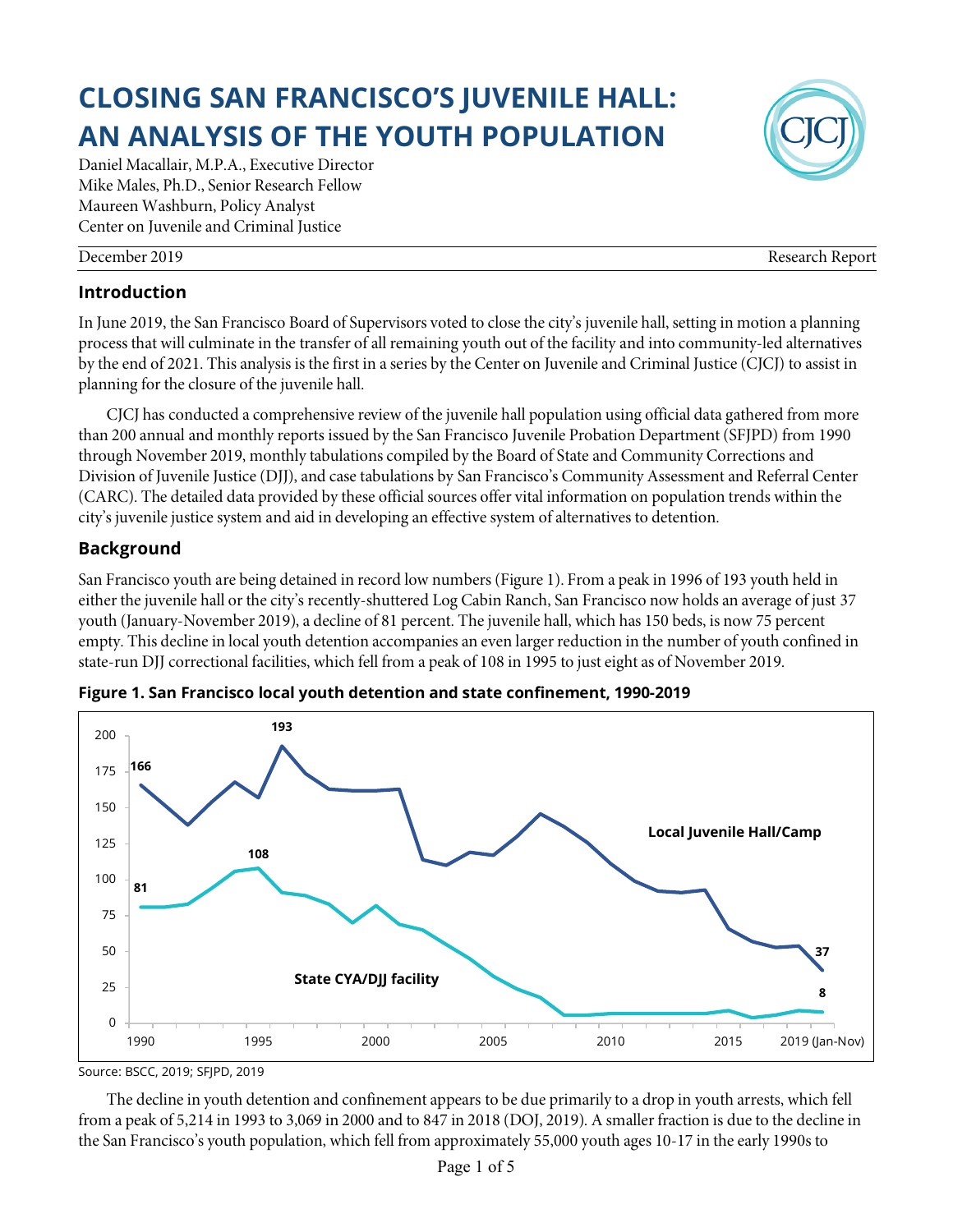50,000 in 2000 and 49,000 in 2019 (SFJPD, 2019). HowePage 2 of 5ver, as populations in the juvenile hall declined in recent years, the city saw an increase in the share of youth who were detained after an arrest or referral to the SFJPD, the entity responsible for operating and staffing the juvenile hall.

SFJPD has maintained high levels of spending on the juvenile hall despite steep declines in its population. As a result, the cost of holding a youth for one year in juvenile hall has risen by more than 130 percent in the last decade, from approximately \$137,000 per youth in fiscal year 2009-10 to \$316,000 per youth in fiscal year 2018-19 (San Francisco Office of the Mayor, 2019; SFJPD, 2019). 1

As rising costs and falling population trends have come to light, community leaders and youth advocates have galvanized support for the closure of the juvenile hall. Now, San Francisco is poised to reinvest millions of dollars into local alternatives, such as diversion programs, community-based services, or small, temporary shelters for youth. Planning for this reinvestment of city resources requires a clear understanding of the youth population that will need to be served following the closure of the juvenile hall.

### **Population Analysis**

#### *Characteristics*

 $\overline{a}$ 

As of November 30, 2019, SFJPD reports a population of 40 youth in the juvenile hall, a 61 percent decline since November 2009. (Ninety youth were held in juvenile hall and 13 youth were held in the city's Log Cabin Ranch in November 2009, so the total detained locally in that month was 103 youth.) Compared to a decade ago, youth detained in San Francisco's juvenile hall are less likely to be Latino, male, or over age 18, and more likely to be African American, female, and under age 16 (Table 1).

|                                        | November 30,<br>2009 | November 30,<br>2019 |
|----------------------------------------|----------------------|----------------------|
| Total number of youth in local custody | 90                   | 40                   |
| Race                                   |                      |                      |
| African American                       | 51.1%                | 72.5%                |
| Latino                                 | 38.9%                | 20.0%                |
| Asian/Pacific Islander/Other           | 5.6%                 | 2.5%                 |
| White                                  | 3.3%                 | 2.5%                 |
| Other                                  | 1.1%                 | 2.5%                 |
| Gender                                 |                      |                      |
| Female                                 | 11.1%                | 22.5%                |
| Male                                   | 88.9%                | 77.5%                |
| Age                                    |                      |                      |
| Under age 16                           | 18.9%                | 37.5%                |
| 16                                     | 33.3%                | 35.0%                |
| 17                                     | 35.6%                | 22.5%                |
| $18+$                                  | 12.2%                | 5.0%                 |
| <b>Residence</b>                       |                      |                      |
| Bayview/Hunter's Point                 | 25.6%                | 30.0%                |
| All other San Francisco                | 52.2%                | 58.0%                |
| Non-San Francisco                      | 22.2%                | 12.0%                |
| Source: SFJPD, 2019                    |                      |                      |

#### **Table 1. Characteristics of youth detained in juvenile hall, November 30, 2009 vs. November 30, 2019**

<sup>&</sup>lt;sup>1</sup> All costs are in constant 2019 dollars adjusted by the Bay Area Consumer Price Index.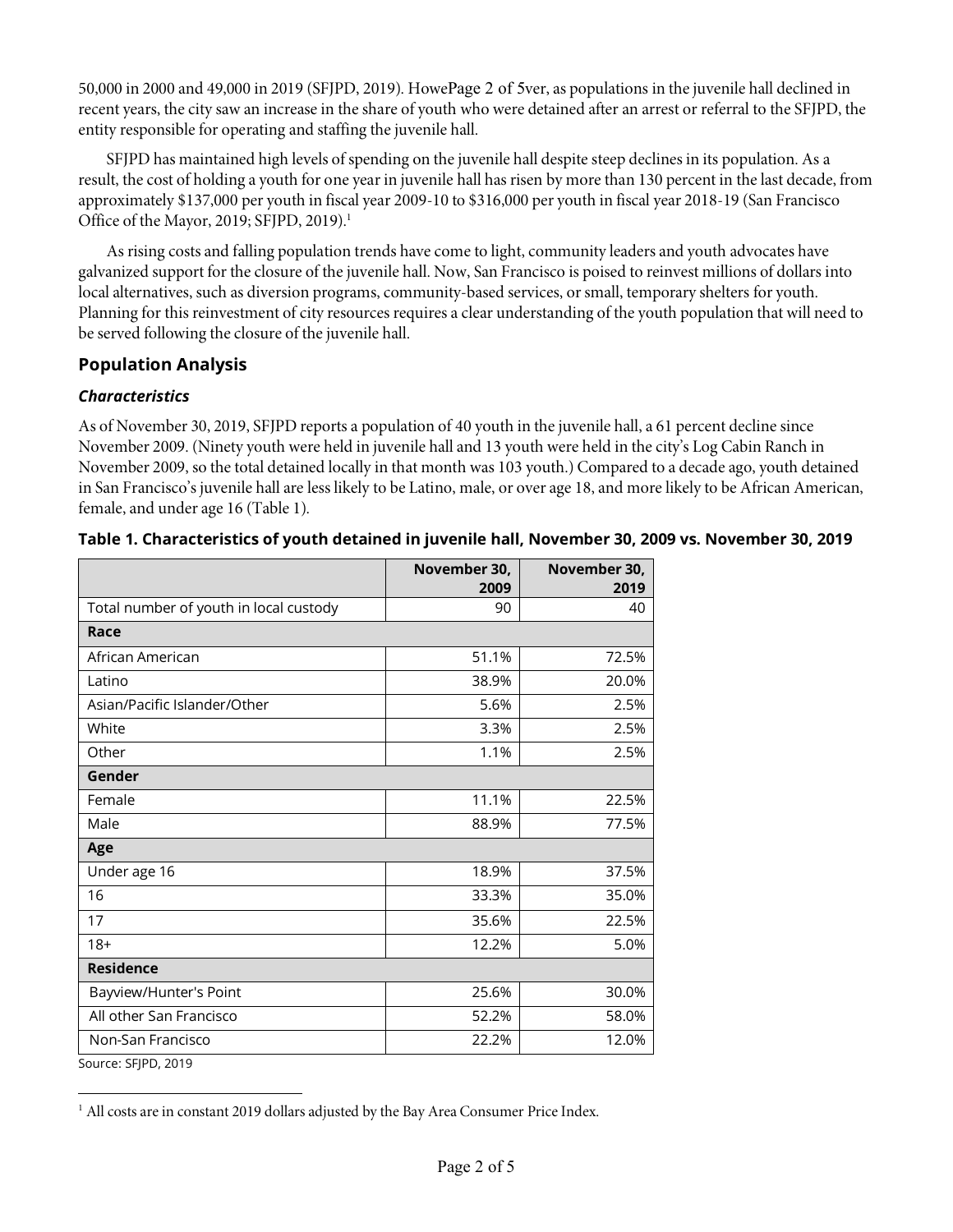# *Offenses*

Compared to a decade ago, youth in San Francisco are about as likely to be detained for a felony offense and more likely to be detained for a status offense or other violation. The proportion of youth detained in juvenile hall for non-felony offenses (33.3 percent in 2009; 32.5 percent in 2019) has stayed approximately the same (SFJPD, 2019). That is, a youth confined in juvenile hall in 2019 is about equally likely to be charged with a non-serious offense, including a misdemeanor or process violation, than in years past (SFJPD, 2019).

**Table 2. Offenses for which youth are detained in juvenile hall, November 30, 2009 vs. November 30, 2019**

|                                        | <b>November 30, 2009</b> | <b>November 30, 2019</b> |
|----------------------------------------|--------------------------|--------------------------|
| Total number of youth in local custody | 90                       | 40                       |
| <b>Offense</b>                         |                          |                          |
| Felonies                               | 66.7%                    | 67.5%                    |
| Violent felonies                       | 45.6%                    | 52.5%                    |
| Other felonies                         | 21.1%                    | 15.0%                    |
| Misdemeanors                           | 15.6%                    | 2.5%                     |
| Status/other                           | 17.8%                    | 30.0%                    |

Source: SFJPD, 2019

#### *Reason for detention*

The San Francisco juvenile hall population is comprised generally of three distinct groups: 1) youth who are detained following their arrest, 2) youth awaiting transfer to an out-of-home placement, and 3) youth detained for violating the terms of their probation.

On a given day, most youth in the juvenile hall are there awaiting processing or adjudication following an arrest. Many are released within 48 hours, yet a very small number, usually those with more serious charges, remain for longer periods, including some that are detained for more than a month. Approximately 15 percent of arrested youth bypass juvenile hall and are brought directly to the city's CARC (Table 3). CARC develops individualized plans for youth and connects them with services and interventions in the community. Another one-third of arrested youth, generally facing minor charges such as misdemeanors or infractions, are released without being booked into juvenile hall.

| <b>Reason for arrest</b> | <b>Number of youth</b> | <b>Percent brought to:</b> |             |                |
|--------------------------|------------------------|----------------------------|-------------|----------------|
|                          |                        | Juvenile hall              | <b>CARC</b> | Released/other |
| Violent felony           | 337                    | 88.7%                      | 5.9%        | 5.3%           |
| Other felony             | 453                    | 60.9%                      | 15.7%       | 23.2%          |
| Misdemeanor              | 645                    | 28.4%                      | 21.1%       | 50.4%          |
| Infraction/other         | 90                     | 44.4%                      | 6.7%        | 48.9%          |
| Total                    | 1,525                  | 52.3%                      | 15.3%       | 32.3%          |

**Table 3. Post-arrest location by offense category, January 1, 2017-November 13, 2019**

Source: CARC, 2019

Some youth remain in the juvenile hall after they have been adjudicated because they are awaiting placement in an out-of-home program. These youth constitute approximately one-third of the juvenile hall population and may serve considerable time. Often, they are awaiting transfer to a non-secure program, such as a group home, but must remain in the high-security juvenile hall until probation staff identify a suitable placement. The time required to locate a placement can depend on the availability of programs and the urgency with which a youth's probation officer completes the process.

A small share of youth in the juvenile hall are placed there after violating a condition of their probation, such as failing a drug test or skipping school. Between January 2018 and June 2019, an estimated 6 percent of youth booked into San Francisco's juvenile hall were being held for a probation violation (Palomino & Tucker, 2019).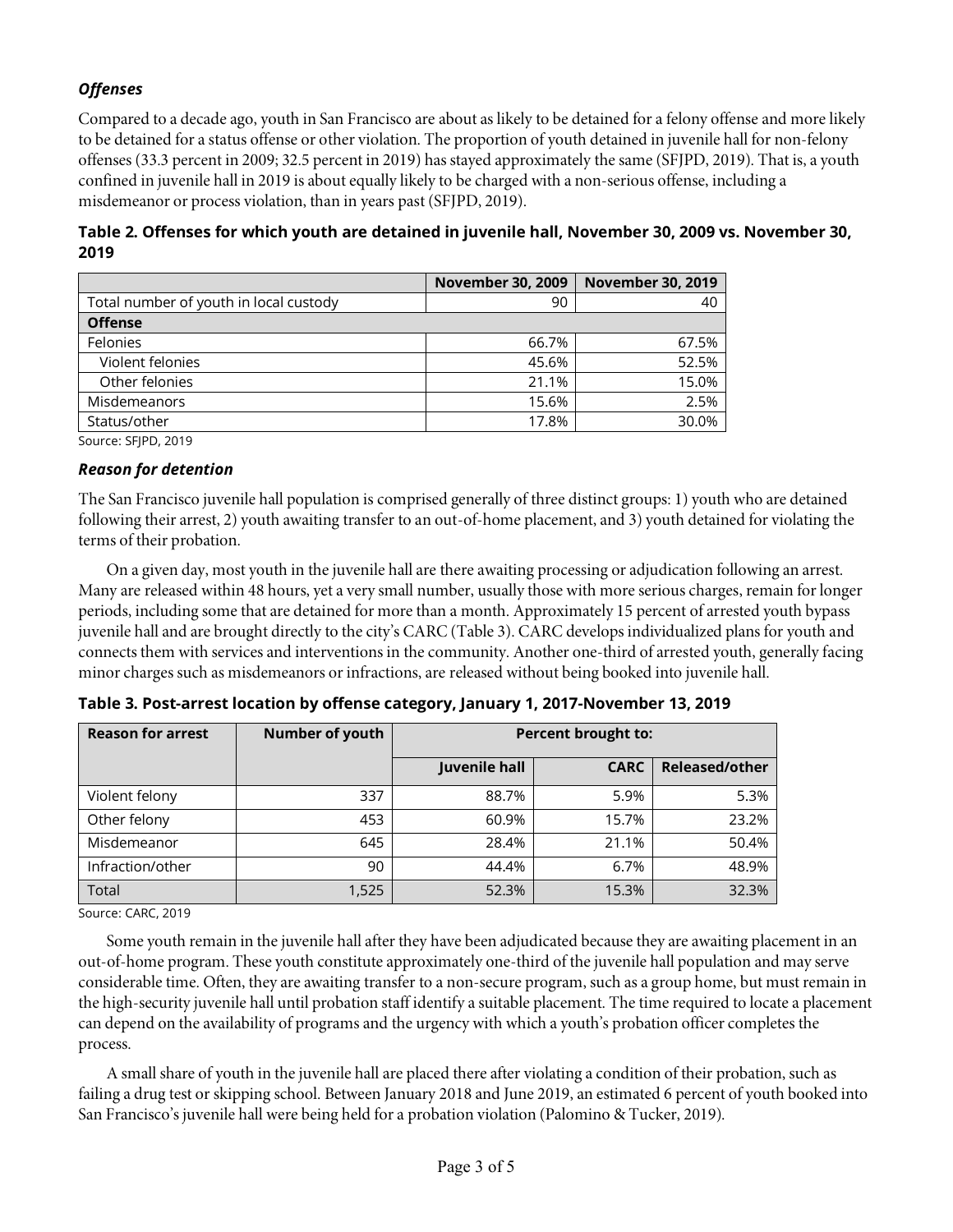# *Length of stay*

San Francisco's juvenile hall detains youth for similar offenses today than it did in 2009, and the average length of stay has fallen. After spending 66.1 days in custody in November 2009, the average time served by youth in custody fell to 43.7 days in November 2019. Youth serve shorter time on average, and the proportion serving 30 or more days has decreased (Table 4). Importantly, research shows that any amount of time in detention can be traumatic for youth and have lifelong effects on their well-being (Burrell, 2013).

|                          | November 2009 | November 2019 |  |  |
|--------------------------|---------------|---------------|--|--|
| Number of youth released | 128           | 53            |  |  |
| Number of youth detained | 90            | 41            |  |  |
| Average days served      |               |               |  |  |
| Releases                 | 25.2          | 13.5          |  |  |
| In-custody population    | 66.1          | 43.7          |  |  |
| Long-stay youth          |               |               |  |  |
| Percent serving 30+ days | 34.4%         | 21.3%         |  |  |

**Table 4. Average days served in juvenile hall by population type, November 2009 vs. November 2019**

Source: SFJPD, 2019

The large majority of youth referred to SFJPD are released quickly or spend only a few hours or, at most, a few days in custody. However, more than one-fifth of the youth released from juvenile hall account for more than 75 percent of the hall's total bed days due to their lengthier periods of detention. Primarily, these youth are awaiting adjudication, usually for more serious charges, or have been adjudicated and are awaiting transfer to an out-of-home placement. From January through November 2019, 120 youth were released from juvenile hall after serving 30 or more days, while 41 youth remained detained during this period having served an average of 43.7 days (SFJPD, 2019).

#### **Conclusion**

San Francisco is the first major urban area in the country to respond to a shrinking juvenile justice system by planning for the closure of its juvenile hall. This effort comes after decades of groundwork by community service providers to develop alternatives to detention. To ensure the success of this reform, the city must begin directing resources from its near-empty facility into the community-based services that will soon take the place of detention. Subsequent reports in this series will explore strategies for serving each of the key populations in the juvenile hall: youth brought to the hall after an arrest, those awaiting transfer to an out-of-home placement, and those detained following a probation violation.

A thorough understanding of the needs of the juvenile hall population — particularly the small number of youth who experience lengthy periods of detention — is necessary to identify suitable alternatives in the community. In advance of the 2021 deadline, CJCJ recommends that the city undertake a case-level review of youth currently and recently detained in the juvenile hall. Such a study could be led by the working group convened to plan for the juvenile hall closure and could focus on youth with the highest needs to ensure that community programs are prepared to begin serving them. The closure of San Francisco's juvenile hall presents city leaders with an opportunity to design a system that serves the small number of youth who require secure placements. This system should, whenever possible, divert youth out of the formal justice system, provide them with services in their communities, or quickly move them to an appropriate out-of-home placement.

#### **References**

Board of State and Community Corrections (BSCC). (2019). Juvenile detention online querying. At: http://app.bscc.ca.gov/joq/jds/QuerySelection.asp.

Burrell, S. (2013). Trauma and the Environment of Care in Juvenile Institutions. At: http://www.njjn.org/uploads/digital-library/NCTSN\_trauma- and-environment-of-juvenile-care-institutions\_Sue-Burrell\_September-2013.pdf.